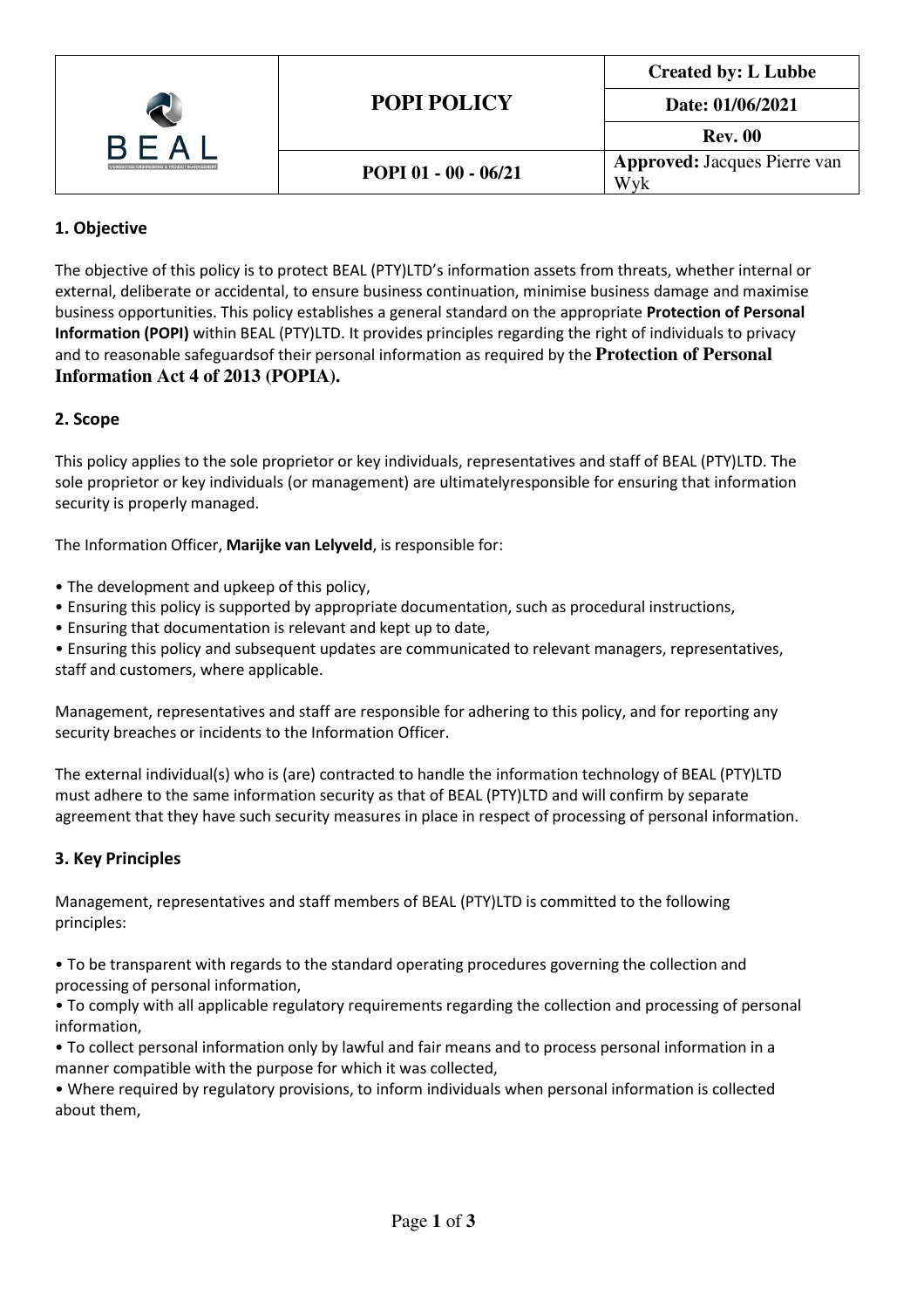| <b>CONSULTING ENGINEERING &amp; PROJECT MANAGEMENT</b> | <b>POPI POLICY</b>   | <b>Created by: L Lubbe</b>          |
|--------------------------------------------------------|----------------------|-------------------------------------|
|                                                        |                      | Date: 01/06/2021                    |
|                                                        |                      | <b>Rev. 00</b>                      |
|                                                        | POPI 01 - 00 - 06/21 | <b>Approved: Jacques Pierre van</b> |
|                                                        |                      | Wvk                                 |

• To treat sensitive personal information that is collected or processed with the highest of care as prescribed by regulation,

• Where required by regulatory provisions or guidelines, to obtain individuals' consent to process their personal information,

• To strive to keep personal information accurate, complete and up to date and reliable for their intended use,

• To develop reasonable security safeguards against risks such as loss, unauthorized access, destruction, use, amendment or disclosure of personal information,

• To provide individuals with the opportunity to access the personal information relating to them and, where applicable, to comply with requests to correct, amend or delete personal information,

• To share personal information, such as permitting access, transmission or publication, with third parties only with a reasonable assurance that the recipient has suitable privacy and security protection controls in place regarding personal information,

• To comply with any restriction and/or requirement that applies to the transfer of personal information internationally.

## 4. Monitoring

Management and the Information Officer of BEAL (PTY)LTD are responsible for administering and overseeing the implementation of this policy and, as applicable, supporting guidelines, standard operating procedures, notices, consents and appropriate related documents and processes.

Management, representatives and staff of BEAL (PTY)LTD are to be trained according to their functions in regulatory requirements, policies and guidelines that govern the protection of personal information. BEAL (PTY)LTD will conduct periodic reviews and audits, where appropriate, to demonstrate compliance with privacy regulation, policy and guidelines.

## 5. Operating controls

BEAL (PTY)LTD shall establish appropriate privacy standard operating controls that are consistent with this policy and regulatory requirements.

This will include:

- Allocation of information security responsibilities,
- Incident reporting and management,
- User ID addition or removal,
- Signing of Consent and Acknowlegdement Forms,
- Information security training and education, and
- Data backup.

### 6. Implementation

This policy is implemented by BEAL (PTY)LTD and will be adhered to by the sole proprietor or all key individuals, representatives and staff who are tasked with collecting and